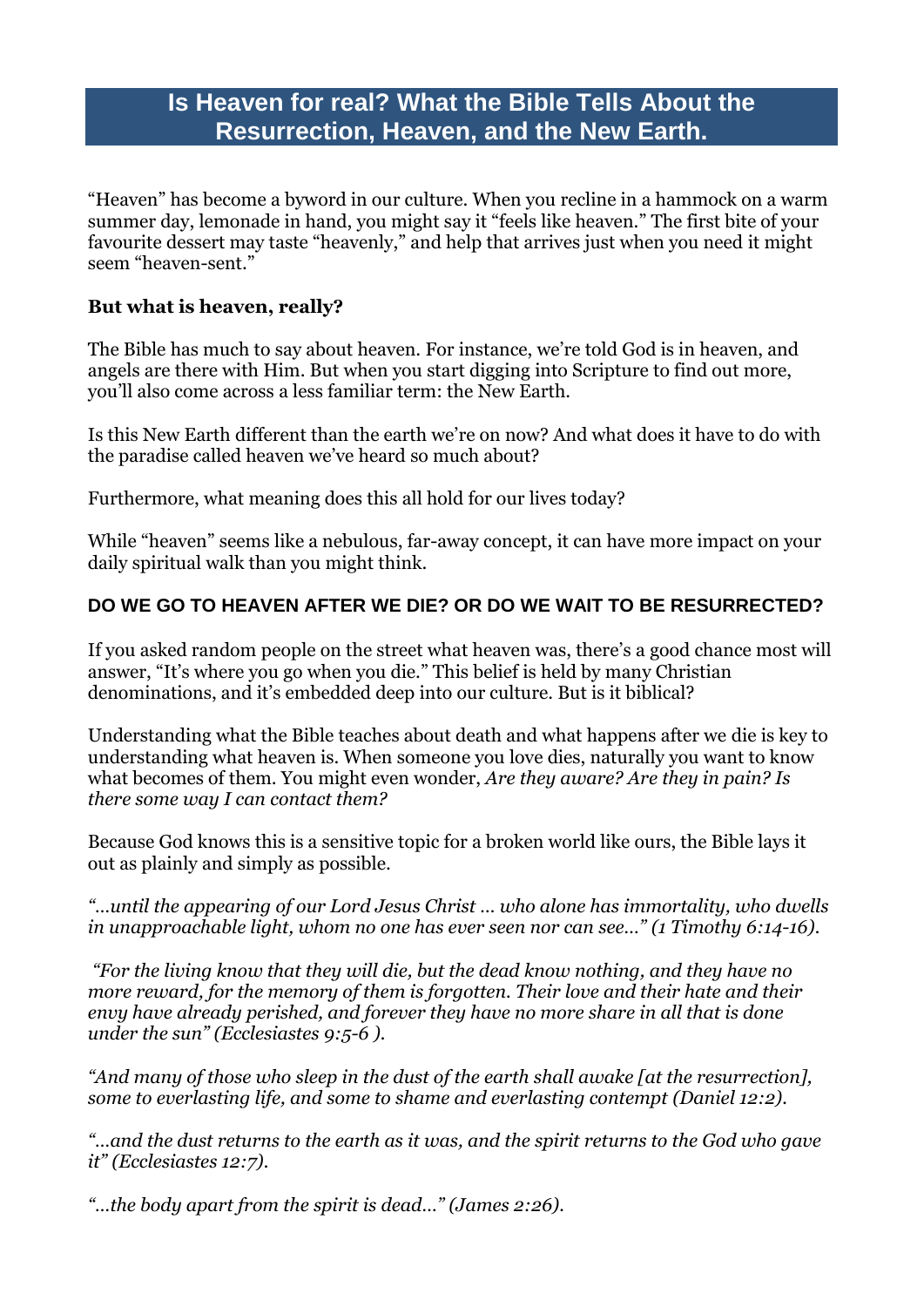That may not be considered a cheerful image, but it is a clear one.

According to the Bible, people lose all thoughts, senses, and emotions once they die. They are not conscious in any sense of the word. They are not looking down onto the earth, watching what everyone's doing. Their spirit, which makes them a living soul, has returned to God.

## *But this is actually a good thing.*

It's sad to think of our loved ones as no longer existing. And it's comforting to think of them in heaven with God.

But we can truly take comfort in knowing *they are at peace*. It is like they are asleep.

In fact, Jesus likened death to sleep in more than one instance during his earthly ministry. Once when he resurrected the daughter of Jairus after she succumbed to her illness [\(Mark](https://biblia.com/bible/nkjv/Mark%205) [5,](https://biblia.com/bible/nkjv/Mark%205) [Luke](https://biblia.com/bible/nkjv/Luke%208) 8), and again before bringing Lazarus, Mary and Martha's brother, back to life [\(John](https://biblia.com/bible/nkjv/John%2011) 11).

Now imagine what it would have been like if Lazarus and the little girl went straight to heaven after they died. When Jesus brought them back to life, He would have taken them away from the glories of heaven they would have just had a taste of. He would have brought them back into a damaged world full of suffering.

There's another way to look at this idea, too. Would heaven really be much of a paradise if everyone who died was able to witness everything happening on Earth? And be unable to do anything about any of it?

Those in heaven would have to watch the suffering of their loved ones and all the problems in the world. Afterlife wouldn't seem very heavenly.

The above verses of Scripture can give us peace that death is like a deep sleep, a completely unconscious state without thoughts, sensations, or dreams.

But now we're onto a new question. What is the point of a "sleep" unless there's a "waking up"?

Exactly. Hold that thought.

## **HOW DOES THE BIBLE DEFINE HEAVEN?**

If heaven isn't the place where we go right after we die, what is it?

## **THE BIBLE DESCRIBES HEAVEN AS A LITERAL PLACE, AND IT'S GOD'S HOME BASE.**

Jesus also made it clear to the disciples how much heaven mattered:

*"Let not your heart be troubled; you believe in God, believe also in Me. In My Father's house are many mansions; if it were not so, I would have told you. I go to prepare a place for you. And if I go and prepare a place for you, I will come again and receive you to Myself; that where I am, there you may be also" (John [14:1-3\)](https://biblia.com/bible/nkjv/John%2014.1-3).*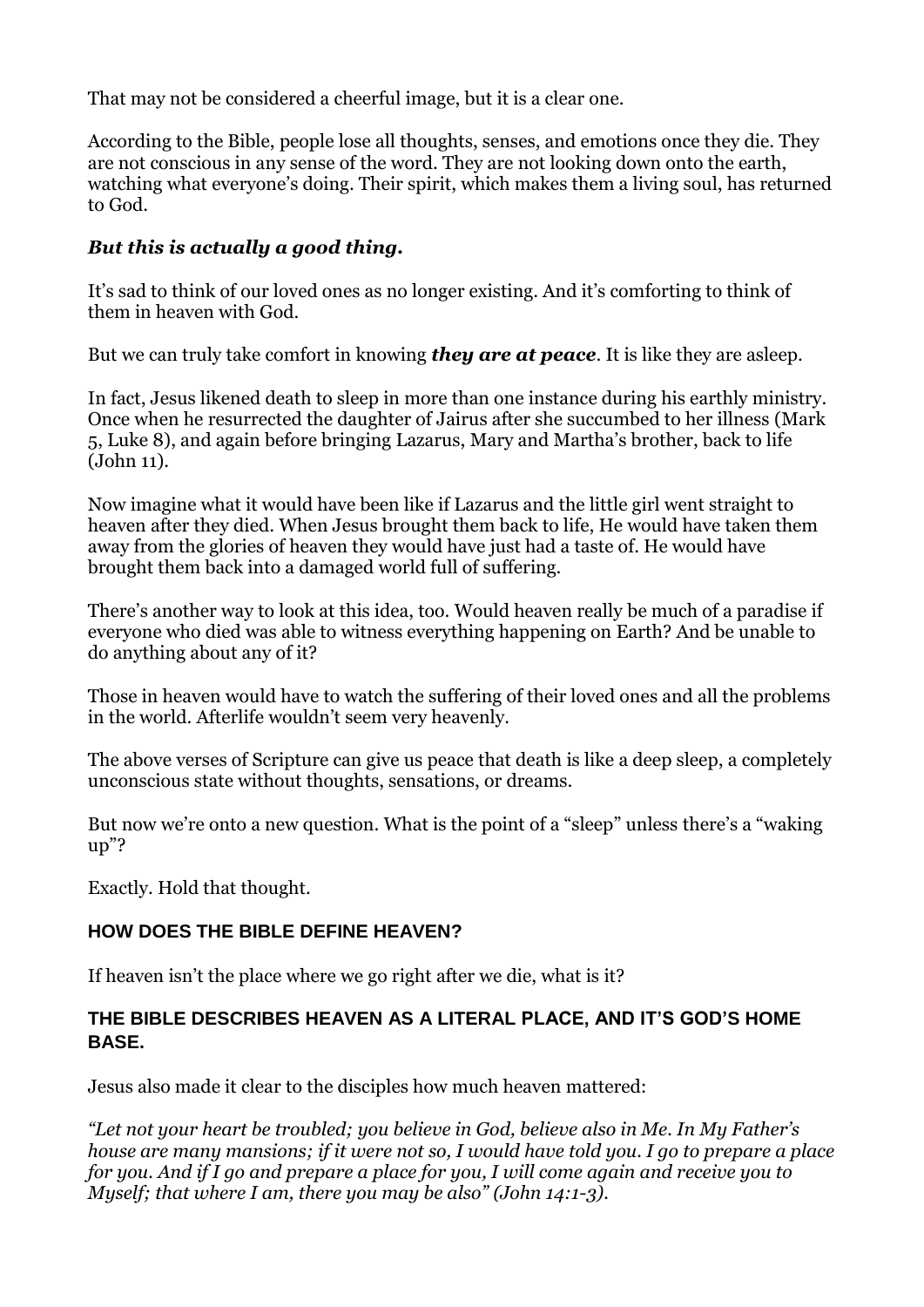Heaven is a physical location where humans can go, and where Jesus went after his work on Earth was finished [\(Luke](https://biblia.com/bible/nkjv/Luke%2024) 24, [Acts](https://biblia.com/bible/nkjv/Acts%201) 1). In fact, He is still there right now, sitting "at the right hand of God" (1 Peter [3:21-22,](https://biblia.com/bible/esv/1%20Pet%203.21-22) ESV) and working with each one of us through His Holy Spirit [\(Hebrews](https://biblia.com/bible/nkjv/Heb%207.23-26) 7:23-26, [Romans](https://biblia.com/bible/nkjv/Rom%208.9-10) 8:9-10).

Also, heaven is the place where God reigns and watches over the universe [\(Psalm](https://biblia.com/bible/nkjv/Ps%2033.13-14) 33:13- [14\)](https://biblia.com/bible/nkjv/Ps%2033.13-14). With Him are angels, praising Him and doing His work.

### **THE BIBLE DESCRIBES HEAVEN AS A BEAUTIFUL PLACE.**

*"What no eye has seen, nor ear heard, nor the heart of man imagined, what God has prepared for those who love Him" (1 [Corinthians](https://biblia.com/bible/esv/1%20Cor%202.9) 2:9).*

*"In my Father's house are many mansions…" [\(John](https://biblia.com/bible/esv/John%2014.2) 14:2).*

The most stunning description of heaven and the activity around God's throne is given to us by John of Patmos, the author of the book of Revelation. He describes how, during a prophetic vision from God, he was allowed to see heaven and a glimpse of God's throne room.

There are many mentions of how bright things are, and that there is no night. Precious stones are sparkling in the light everywhere. The streets are made of gold and the gates are "made of a single pearl" [\(Revelation](https://biblia.com/bible/nkjv/Rev%2021.21) 21:21).

John describes a throne that appears to be made of jasper, surrounded by an emerald rainbow. A set of burning torches and a sea as transparent as glass also fill the throne room. Around the throne are seated twenty-four elders and four winged creatures covered in eyes.

The elders and the creatures are both giving praise and honour, acknowledging the one seated on the throne. They declare the holiness and worthiness of this Person for creating all things in heaven and on Earth [\(Revelation](https://biblia.com/bible/nkjv/Rev%204.1-11) 4:1-11).

The throne is surrounded with rumbling thunder and flashes of lightning. The identity of the one seated on the throne is revealed by the elders and creatures when they praise the "Lord God Almighty" [\(Revelation](https://biblia.com/bible/nkjv/Rev%204.8) 4:8).

#### **THE BIBLE DESCRIBES HEAVEN AS A PLACE WITHOUT EVIL, WITHOUT SADNESS, WITHOUT FEAR.**

When God brings His followers to heaven, it will be in a state of finality for sin. The world, as we know it, will have already ended. We will be made perfect so we can live with God in the Eden-like environment He always intended for us.

#### *"He will wipe away every tear from their eyes. Death will be no more; grief, crying, and pain will be no more, because the previous things have passed away" [\(Revelation](https://biblia.com/bible/csb/Rev%2021.4) 21:4).*

Through John's words we're able to get a feel for what heaven is: a real, physical place and the location of God's throne. Heaven is a perfect, sinless place where Jesus is right now, as He does His work on earth through His Holy Spirit.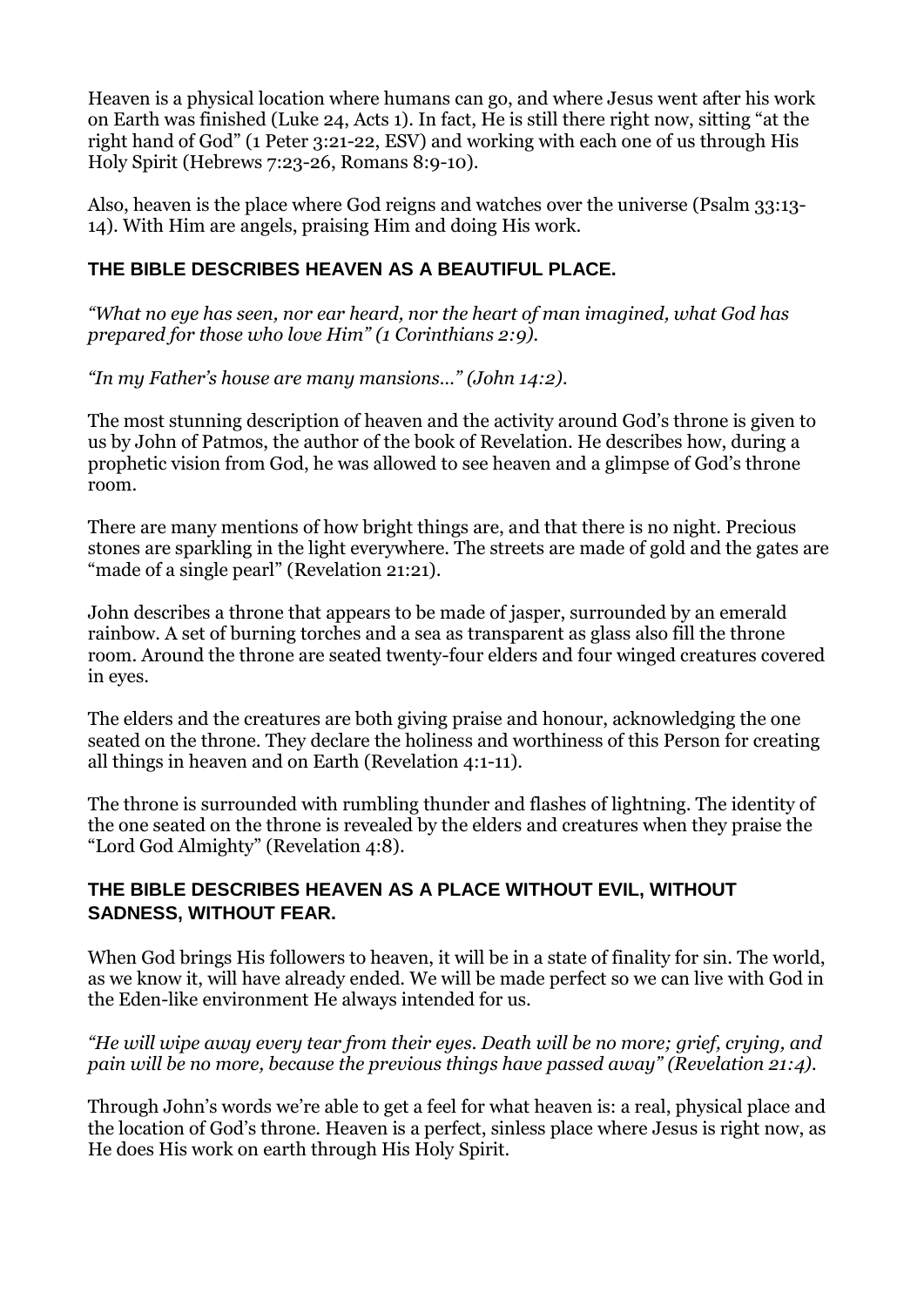But how do we get there? What can us sinful humans do to ever be good enough to step into heaven?

## **HOW DO WE GET TO HEAVEN?**

While Jesus was on Earth, He told a parable about a wedding feast a king hosted for his son. The people the king invited refused to come, so he sent his servants out into the town and to bring back as many people as were willing to come.

When everyone arrived, each was given a white garment to wear, but one guest refused to take it. When the king saw this, he had the man thrown out [\(Matthew](https://biblia.com/bible/nkjv/Matt%2022.1-14) 22:1-14).

What does this story about a king's wedding feast have to do with getting to heaven?

Just like in the story, God is searching for people who are *willing to become citizens of heaven,* and he will gladly accept them.

But there is one condition.

Like the white garments given out at the wedding feast, *we must accept the grace God offers.*

We must give up the idea that we can get to heaven our own way. We must acknowledge that only God's power and righteousness can get us to heaven. We make a decision to follow God and yield to His will in our lives. It's that simple.

#### **HEAVEN AND THE** [SECOND](https://www.adventist.org/beliefs/fundamental-beliefs/restoration/the-second-coming-of-christ/) COMING**.**

Once we are redeemed by God's grace, after we make the decision to follow Him, we are promised entrance to heaven—when the time comes.

Christ explained the plan before He left Earth, promising to come back for us [\(John](https://biblia.com/bible/nkjv/John%2013.1-3) 13:1- [3](https://biblia.com/bible/nkjv/John%2013.1-3)). Christ's return—known as the Second Coming—has been a pinnacle of Christian faith ever since the first apostles began spreading the good news of the Gospel. And even though centuries have passed since Jesus spoke those words, His promise still holds true.

The book of Revelation has all the details of the plan and gives us a stunning view of what the Second Coming will be like.

- The sky will break open and a figure on a white horse will emerge.
- He will bear a jeweled crown, and His eyes will be like fire.
- He will be called Faithful and True, a righteous judge coming to make war.
- Behind Him will be the entire army of heaven in pure, white garments atop snowy white horses [\(Revelation](https://biblia.com/bible/nkjv/Rev%2019.11-14) 19:11-14).

When the Second Coming occurs, it will be more incredible and spectacular than anything we can imagine. All evil will be blotted out and the people living on earth who are still faithful to God will be taken to heaven. With them will be everyone who died believing in Christ, their bodies made fresh and new as they are resurrected, [\(Revelation](https://biblia.com/bible/nkjv/Rev%2020.4-6) 20:4-6).

*"For this we say to you by the word of the Lord, that we who are alive and remain until the coming of the Lord will be no means precede those who are asleep.*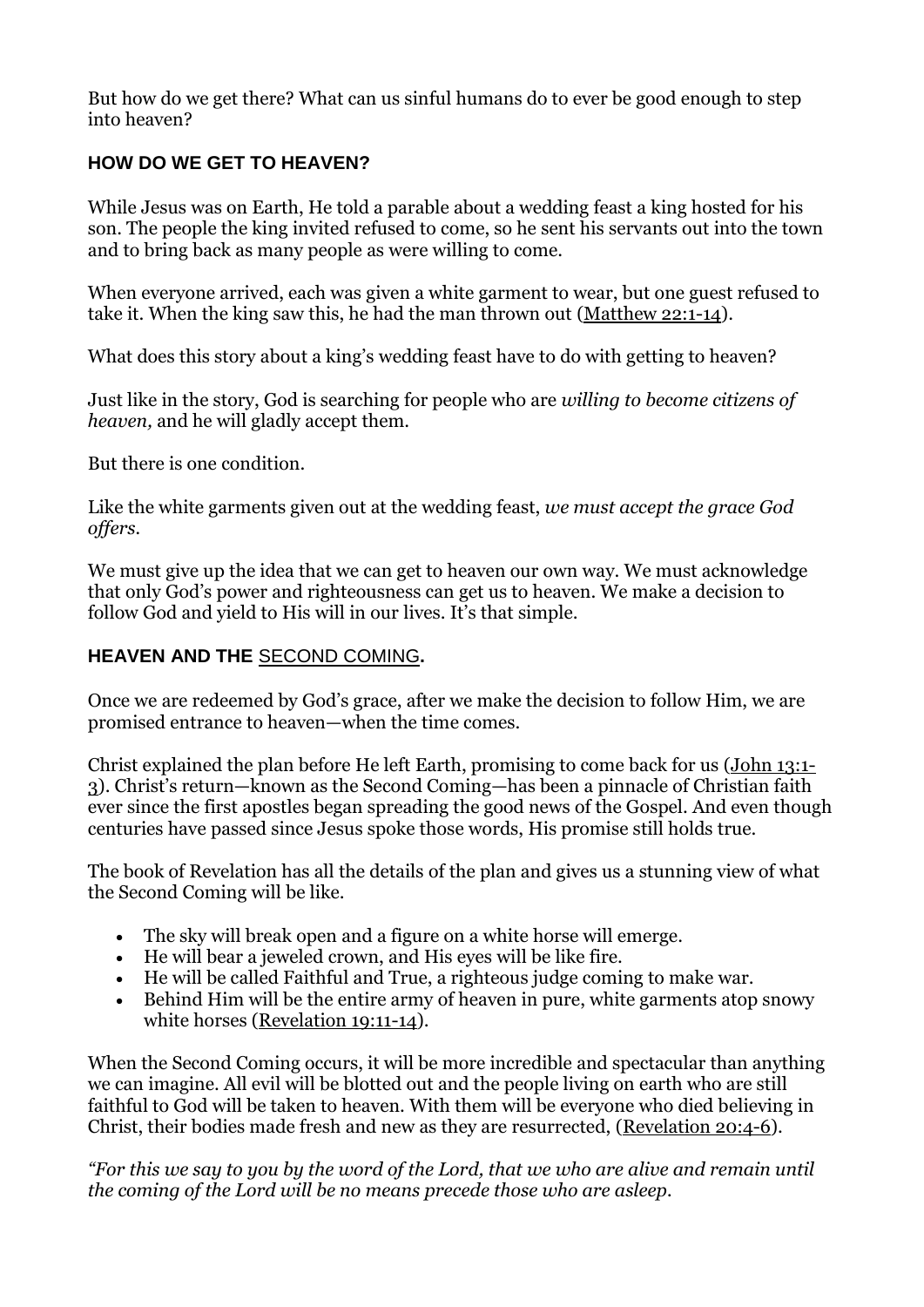*For the Lord Himself will descend from heaven with a shout, with the voice of an archangel, and with the trumpet of God. And the dead in Christ will rise first. Then we who are alive and remain shall be caught up together with them in the clouds to meet the Lord in the air" (1 [Thessalonians](https://biblia.com/bible/nkjv/1%20Thess%204.15-17) 4:15-17).*

This first resurrection has been the hope of millions of Christians, beginning with the first martyrs willing to die for their faith. The Bible tells us what it will be like for all those who return to heaven with Christ, both the living and the resurrected.

*"Therefore they are before the throne of God, and serve him day and night in his temple; and he who sits on the throne will shelter them with his presence. They shall hunger no more, neither thirst anymore; the sun shall not strike them, nor any scorching heat. For the Lamb in the midst of the throne will be their shepherd, and he will guide them to springs of living water, and God will wipe away every tear from their eyes" [\(Revelation](https://biblia.com/bible/esv/Rev%207.15-17) [7:15-17\)](https://biblia.com/bible/esv/Rev%207.15-17).*

A place like that—without any suffering or pain, where everything is restored—can only be possible in the presence of God. He is what makes heaven heavenly.

#### **HEAVEN AND THE MILLENNIUM**

Next you might wonder, *What exactly will we be doing in heaven?*

Revelation mentions how God's people will reign with Him for "a thousand years" [\(Revelation](https://biblia.com/bible/nkjv/Rev%2020.1-6) 20:1-6).

According to the Bible, as we reside with God for the first thousand years in heaven, also called "The Millennium," we will spend most of our time learning.

*"…until the Lord comes, who will both bring to light the hidden things of darkness and reveal the counsels of the hearts. …" (1 [Corinthians](https://biblia.com/bible/nkjv/1%20Cor%204.5) 4:5).*

It's no wild guess that we'll have questions about where people ended up where they did. How some are with us in heaven and others aren't [\(Daniel](https://biblia.com/bible/nkjv/Dan%207.22) 7:22,1 [Corinthians](https://biblia.com/bible/nkjv/1%20Cor%204.5) 4:5, [1](https://biblia.com/bible/nkjv/1%20Cor%206.2) [Corinthians](https://biblia.com/bible/nkjv/1%20Cor%206.2) 6:2).

And not only will we be learning from the cases of other humans, but of the fallen angels as well. Like the apostle Paul said, "Do you not know that we are to judge angels" [\(1](https://biblia.com/bible/nkjv/1%20Cor%206.3)) [Corinthians](https://biblia.com/bible/nkjv/1%20Cor%206.3) 6:3).

That seems like a pretty heavy responsibility. But remember we will have been made perfect, freed from sin. And God is right there beside us.

That's what this thousand-year period is for. When it's over, we will understand God's judgement.

We will see for ourselves that the people God didn't bring into heaven chose to ignore His call. It will also be clear that heaven wouldn't have been paradise for them because they were too attached to their sin. Heaven—a place of total selflessness and peace—would instead be torture for them.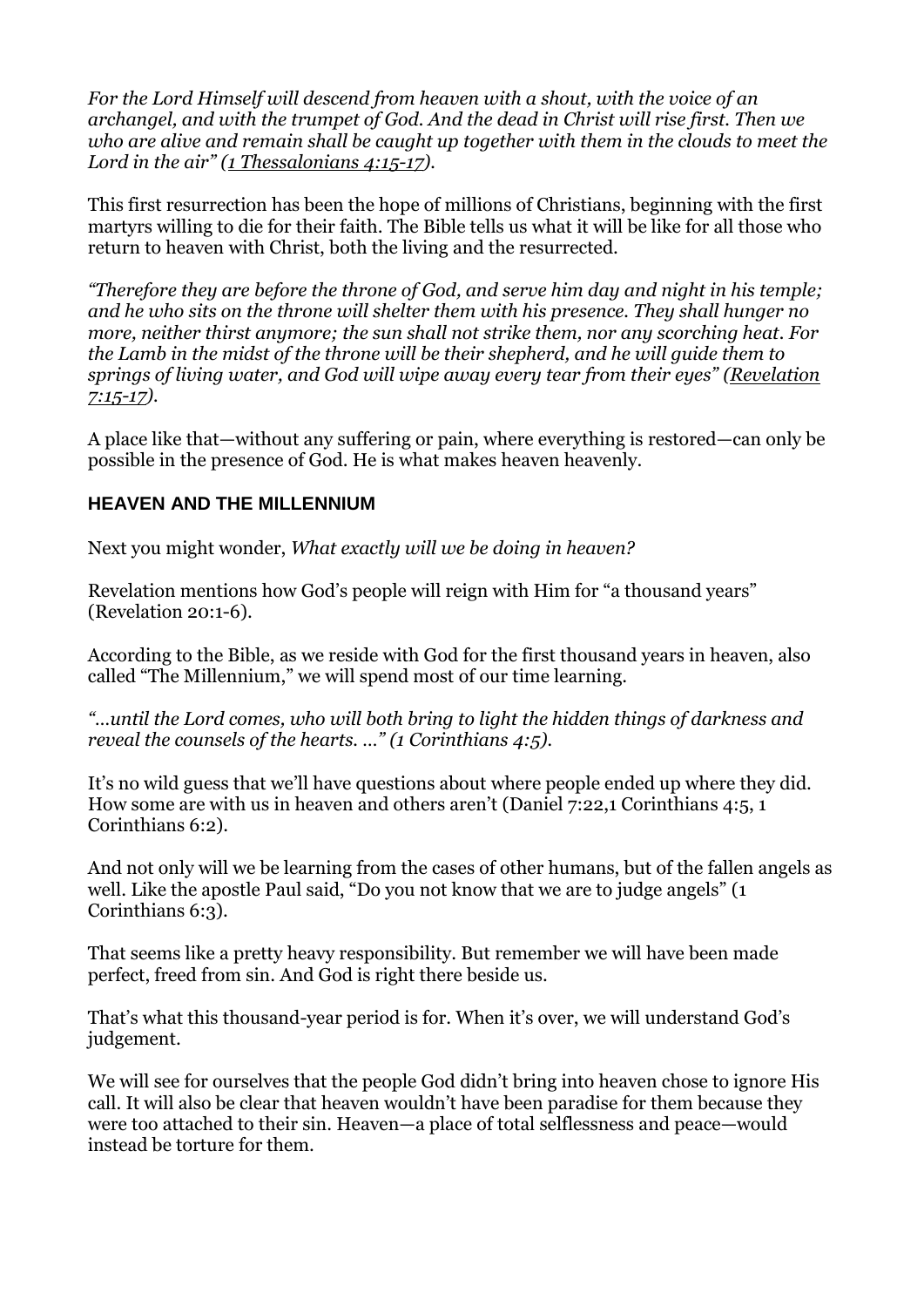And this won't be all we'll be learning. Think about anything you've ever wondered about. During this time, *all* your questions will be answered.

What's more, you'll have the universe at your fingertips, and the Creator of all things as your tour guide.

But while all of this is going on in heaven, what will be happening on Earth?

Those who were not resurrected during the Second Coming because they rejected Jesus Christ will remain in their graves. The planet will be desolate, except for one being and his angels.

*"Then I saw an angel coming down from heaven, holding in his hand the key to the bottomless pit and a great chain. And he seized the dragon, that ancient serpent, who is the devil and Satan, and bound him for a thousand years, and threw him into the pit, and shut it and sealed it over him, so that he might not deceive the nations any longer, until the thousand years were ended. After that he must be released for a short time" [\(Revelation](https://biblia.com/bible/esv/Rev%2020.1-3) 20:1-3 ESV).*

With the earth completely devoid of any human life, Satan and his evil angels will be trapped without anyone to torment or deceive. Left to an earth in ruins after the violent disasters that happened right before Christ's Second Coming, Satan will have nothing do to except wander the world, observing the consequences of all the suffering he caused.

The prophet Isaiah described the scene of the empty earth. The people who chose to follow Satan, who broke away from and tried to change God's laws, will ultimately be wiped out, and the planet itself will feel the final consequences of sin (Isaiah [24:1-6\)](https://biblia.com/bible/nkjv/Isa%2024.1-6).

There will not be a single living thing left on earth. Like every place where God's power is not present, the earth is completely dead, and Satan has no choice but to sit and consider his actions for the thousand years.

And when the thousand years are finished, will Satan repent? Will he be sorry for his actions? Though he was given ample opportunity…no. Quite the opposite.

## **THE END OF EVIL**

At the end of the millennium, Satan will be released just in time for the second resurrection—the resurrection of the wicked, the judgement of the Great White Throne [\(Revelation](https://biblia.com/bible/nkjv/Rev%2020.11-15) 20:11-15). These are the people who rejected Christ, and they will end up standing with Satan.

Christ will return to Earth and sit on a holy throne to resurrect and confront the wicked, and a whole host of angels and the redeemed will be watching.

When the wicked are resurrected, they will not have been redeemed by God's grace so they will still bare the blemishes of sin and disease. It will be as if the ground and the sea are spitting them out [\(Revelation](https://biblia.com/bible/nkjv/Rev%2020.12) 20:12, [13](https://biblia.com/bible/nkjv/Revelation%2020.13)) and the marred earth itself will have "fled away" [\(Revelation](https://biblia.com/bible/nkjv/Rev%2020.11) 20:11) in the presence of God's holiness. It will just be the wicked and Jesus. He will present their judgment and they will be consumed by fire, along with Satan and his angels.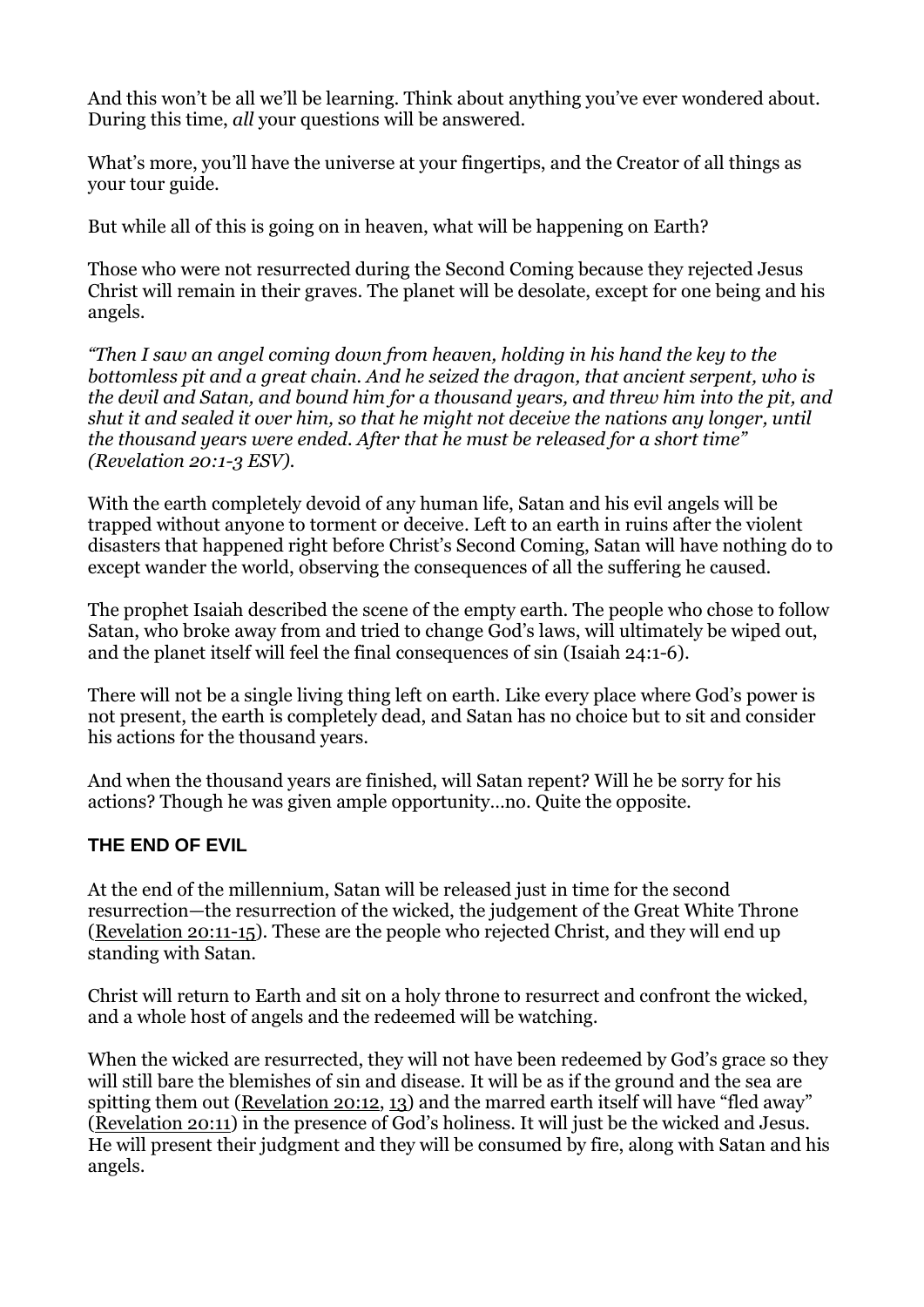This will truly be the end of the world.

Then Jesus says from His throne, "'Behold, I am making all things new"' [\(Revelation](https://biblia.com/bible/nkjv/Rev%2021.5) 21:5). John sees "a new heaven and a new earth, for the first heaven and the first earth had passed away" [\(Revelation](https://biblia.com/bible/esv/Rev%2021.1) 21:1).

Then the Holy City God created will descend from heaven and be set up on Earth.

*"I also saw the holy city, the new Jerusalem, coming down out of heaven from God, prepared like a bride adorned for her husband" [\(Revelation](https://biblia.com/bible/nkjv/Rev%2021.21) 21:21:2)*

Christ will lead His people, humans and angels, into the splendid city and shuts the gates.

## **THE NEW EARTH AND THE NEW JERUSALEM**

Once Earth is cleansed and evil is finally done away with, God will set to work making the world new, just like He designed in the Garden of Eden. It will be living and bright and perfect. After thousands of years of trouble and suffering, God's people can finally see the world the way God originally wanted it to be.

This is the city John described in [Revelation](https://biblia.com/bible/nkjv/Rev%2021) 21 as "a bride adorned for her husband." A place where God will dwell among His people and there will be no more pain or sorrow.

The city itself will be as radiant as a jewel, clear as crystal. It will have great, towering walls with twelve gates built into them, and the names of the twelve sons of Israel will be carved over the gates.

Its measurements are described as a perfect square, with the foundations "adorned with every kind of jewel" [\(Revelation](https://biblia.com/bible/csb/Rev%2021.15-20) 21:15-20).

There is no temple in this New Jerusalem. No church or chapel or designated place of worship. We won't need it anymore because God will be *right there with us* [\(Revelation](https://biblia.com/bible/nkjv/Rev%2021.22) [21:22\)](https://biblia.com/bible/nkjv/Rev%2021.22).

We won't need the sun or the moon, because God's glory will provide all the light needed (see [Revelation](https://biblia.com/bible/nkjv/Rev%2021.23) 21:23, [22:5\)](https://biblia.com/bible/nkjv/Revelation%2022.5).

John goes on to describe the River of Life flowing from God's throne and through the centre of the city. And growing over the river is the Tree of Life, with its twelve different kinds of fruit which change every month, and leaves that are meant for "the healing of the nations" [\(Revelation](https://biblia.com/bible/csb/Rev%2022.1-5) 22:1-5).

It's almost impossible to imagine. Your every need will be taken care of—the need for nourishment, the need for companionship, the need for a home.

God originally created us as complete beings, meant to be able to live alongside Him for all eternity. We will finally be redeemed and restored, ready for an eternal life that surpasses our wildest dreams.